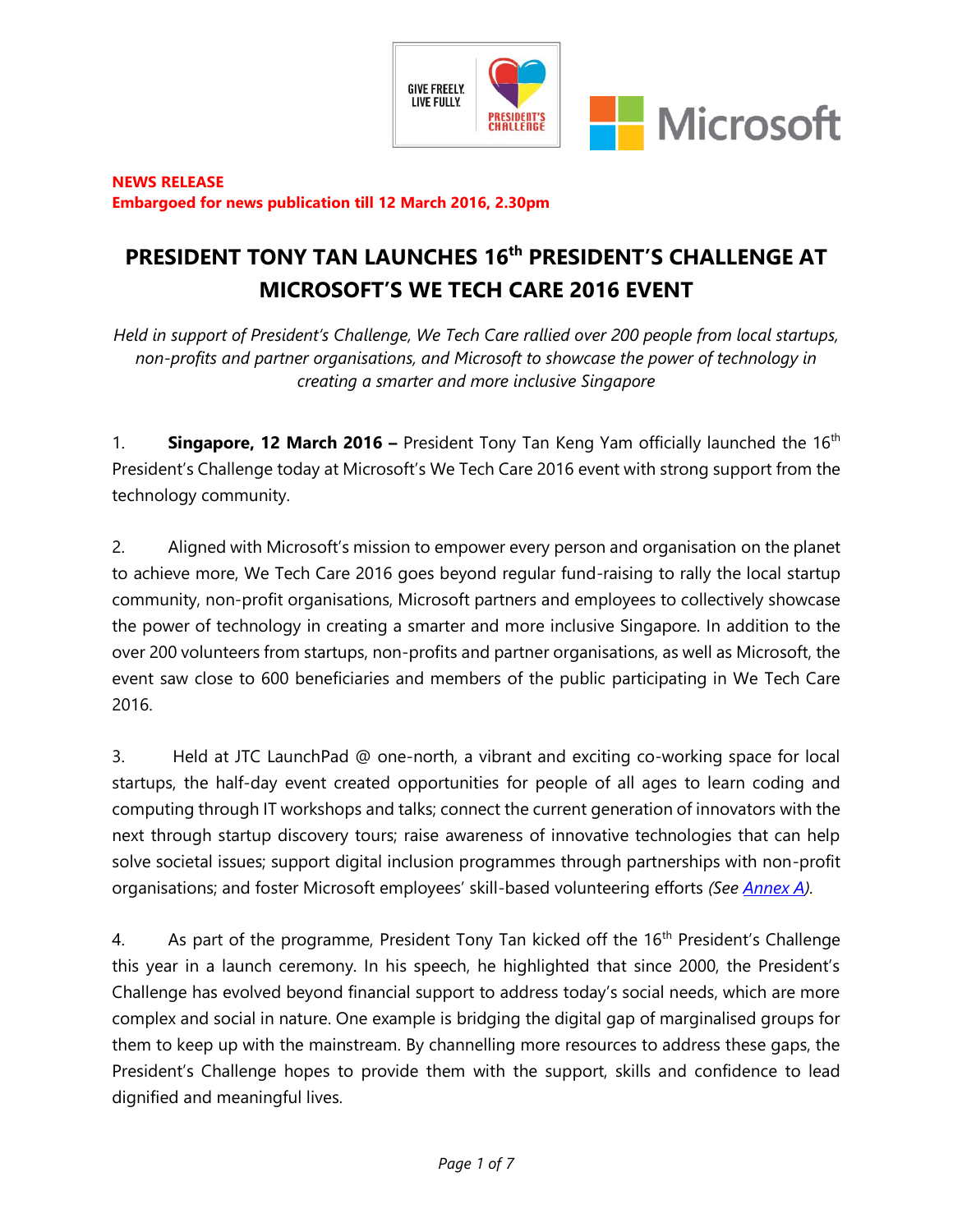

5. The President's Challenge also promotes community interaction and integration. It looks to more public, private and people partnerships to help build a better support ecosystem in the community. Funds raised through this year's President's Challenge will be channelled to 57 beneficiaries across various sectors *(See [Annex B\)](#page-5-0)*. Going beyond fund-raising, it rallies Singaporeans to not just pool together financial resources, but also time and skills.

6. President's Challenge also aims to boost senior volunteerism as a valuable community resource with the President's Challenge Silver Volunteer Fund (SVF), which was announced last year. In 2016, for every S\$10 donated to President's Challenge, S\$2 will be channelled to the SVF. The government will match dollar-for-dollar donations to the SVF, capped at S\$20 million.

7. We Tech Care 2016 marks the start of Microsoft's fund-raising activities in support of the 16<sup>th</sup> President's Challenge, which raised a total of S\$268,963 from Microsoft and its employees, partners and members of the public. President Tan accepted the donation cheque from Microsoft on behalf of President's Challenge and other charities supported by Microsoft. He also met with Microsoft employees, partners, startups, non-profit organisation volunteers, as well as beneficiaries as he toured the event's premises and participated in the day's activities.

8. "At Microsoft, we believe technology can empower every person and organisation to achieve more. That is why, in addition to raising funds for the  $16<sup>th</sup>$  President's Challenge, we are focused on empowering people across all ages with technology, with a particular emphasis on equipping the elderly and disadvantaged groups with technology skills to help them make a real impact for a smarter and more inclusive Singapore. By contributing what Microsoft knows and does best, we are heartened to see that close to 2,200 people with disabilities and 22,461 seniors have been equipped with practical IT skills. In the last two years, 55 people with disabilities have also been trained with vocational IT skills and 19 of them have gone on to find job opportunities in IT-related fields as a result," said Ms Jessica Tan, Managing Director, Microsoft Singapore.

9. "As Singapore works towards building the world's first Smart Nation, technology will no doubt have a greater role in the lives of everyone living here. We are grateful for Microsoft Singapore's continued support through President's Challenge in making technology accessible to people with disabilities so that they are not left behind," said Mr Abhimanyau Pal, Executive Director, SPD.

10. "As a Microsoft YouthSpark Scholarship recipient, I am really thankful for the scholarship as it allows me to focus on my studies without worrying about my school expenses. With SPD and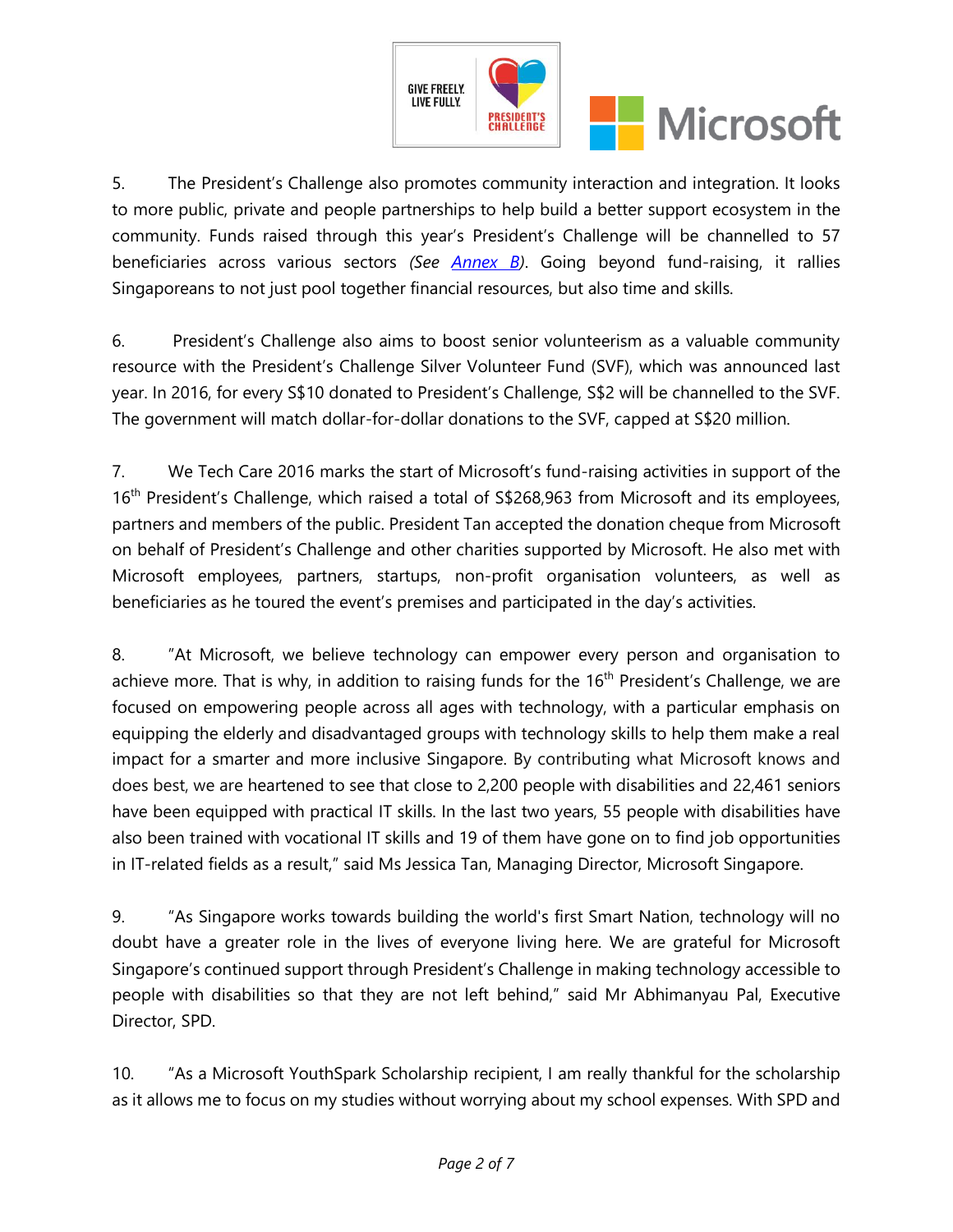

Microsoft's support, I can now pursue a Diploma in Business Information Technology, with hopes of becoming a software developer in future to develop technological applications to help persons with disabilities," said Mr Mohamed Najulah, Microsoft YouthSpark Scholarship 2015 Recipient.

11. "RSVP is proud to partner Microsoft in its We Tech Care initiative. We want to see more and more seniors use IT in their daily lives. This is in line with government's drive to create a Smart Nation for all," said Mr Koh Juay Meng, President, RSVP Singapore.

12. "As a volunteer with RSVP, I enjoy being able to use my IT skills to assist and empower seniors, providing them with a doorway to the wider digital world that can improve their quality of life; from free information to easily available entertainment. This has given me an immense sense of fulfilment and purpose which has helped ease my transition from work to retirement," said Mr Ong Han Min, RSVP Volunteer.

13. "At Guide Dogs Association of the Blind, we work tirelessly to empower people who are visually impaired to live full and independent livee through the gift of mobility – the simple right to be able to get around. In support of our orientation and mobility training and the provision of guide dogs in Singapore, we value our strong partnership with Microsoft – a partnership that through the Cities Unlocked programme seeks to leverage technological advancements to further advance our cause," said Mr Amos Miller, Chairman, Guide Dogs Association of the Blind Singapore.

14. "Partnering Microsoft for the We Tech Care 2016 event is a terrific opportunity for a healthtech company like Jaga-Me, as we bring top-quality nursing to homes on-demand. Besides showcasing our latest solutions at the event, we are also delighted to be able to meet non-profit organisations such as SPD and RSVP, who are making a difference in our local communities by helping the elderly and people with disabilities," said Mr Julian Koo, CEO, Jaga-Me.

15. Since 2002, Microsoft has tirelessly rallied support from its extensive partner ecosystem and communities in support of President's Challenge. The total value of cash raised and software donated by Microsoft, employees and partners for the President's Challenge and its beneficiaries from 2006 is estimated at over S\$4 million.

16. This year's We Tech Care was made possible through the generosity and support of Gold Sponsors - Accenture Technology Solutions Pte Ltd and Avanade Asia Pte Ltd; and Bronze Sponsors - Challenger Technologies Ltd, Datapulse Technology Limited, and Dimension Data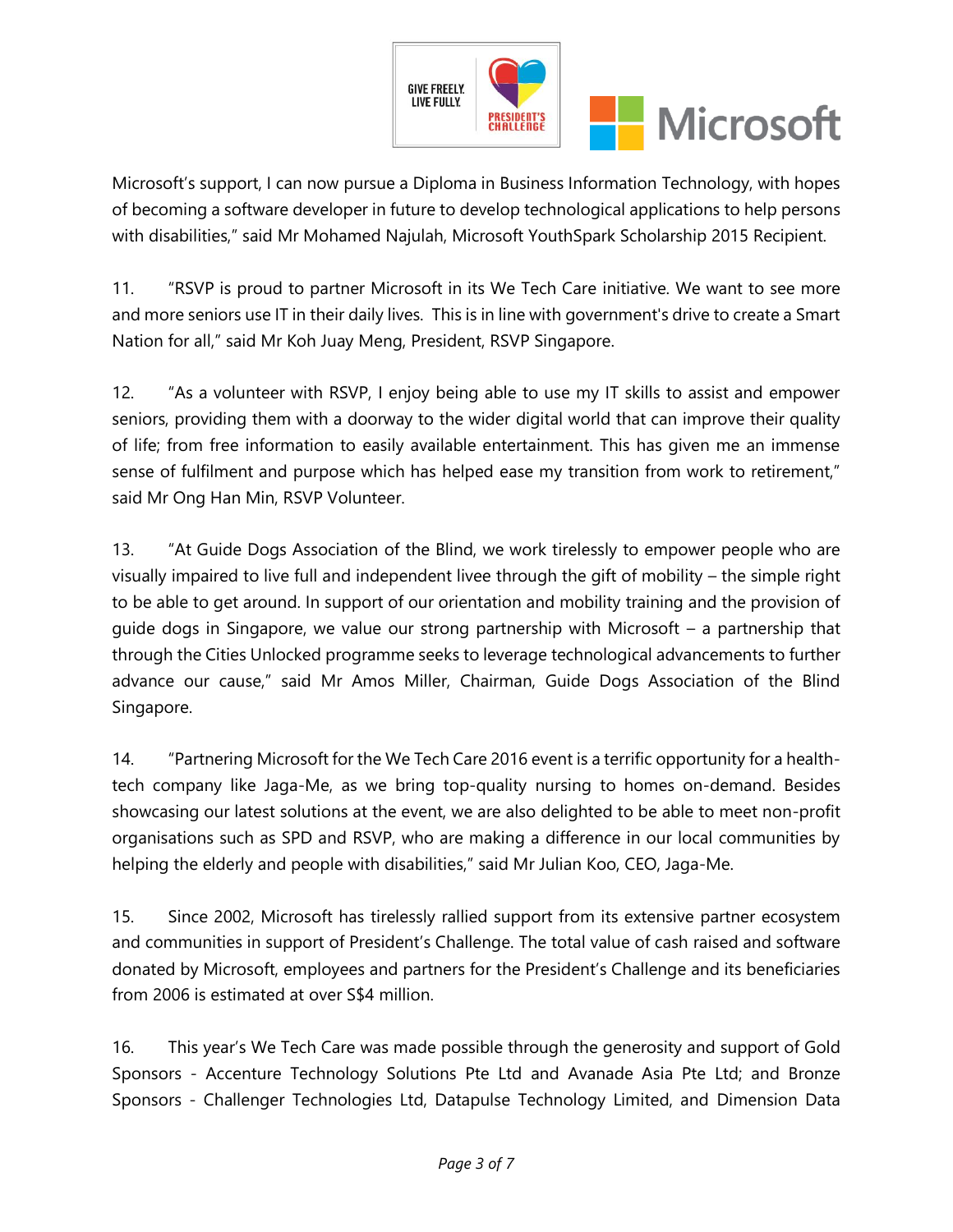

(Singapore) Pte Ltd. In-kind corporate contribution was also provided by Embrya and JTC Corporation.

For more information, visit [www.microsoft.com/singapore/WeTechCare](http://www.microsoft.com/singapore/WeTechCare) and [www.pc.org.sg.](http://www.pc.org.sg/)

###

# **About President's Challenge**

The President's Challenge is an annual community outreach and fund-raising campaign for beneficiaries selected every year by the President's Office. Initiated by former President S R Nathan in 2000, the Challenge represents a coming together of people from all walks of life, under the President's patronage, to help those who are less fortunate, and is a call to all Singaporeans to do their part to build a more caring and inclusive society. In 2012, under the leadership of President Tony Tan Keng Yam, the Challenge was expanded to go beyond fund-raising, by including volunteerism and social entrepreneurship. President's Challenge will continue to rally the community to help the less fortunate among us through the giving of time, skills and enterprise.

### **About Microsoft**

Founded in 1975, Microsoft (Nasdaq "MSFT") is the worldwide leader in software, services, devices and solutions that help people and businesses realize their full potential.

For news about Microsoft in Singapore, join the conversation on Twitter. Follow us at [@Microsoft\\_SG.](https://twitter.com/Microsoft_SG)

**For media queries, please contact: Microsoft Singapore Antonia Ong** Tel: +65 9875 2708 Email: [anong@microsoft.com](mailto:anong@microsoft.com)

# **IN.FOM Pte Ltd**

(*Partnering agency of Microsoft Singapore)* **Alison Zhang** Tel: +65 9847 9671 Email: [alison@infom.asia](mailto:alison@infom.asia)

**National Council of Social Service Amelia Hong** Tel: +65 9863 1322 Email: [amelia\\_hong@ncss.gov.sg](mailto:amelia_hong@ncss.gov.sg)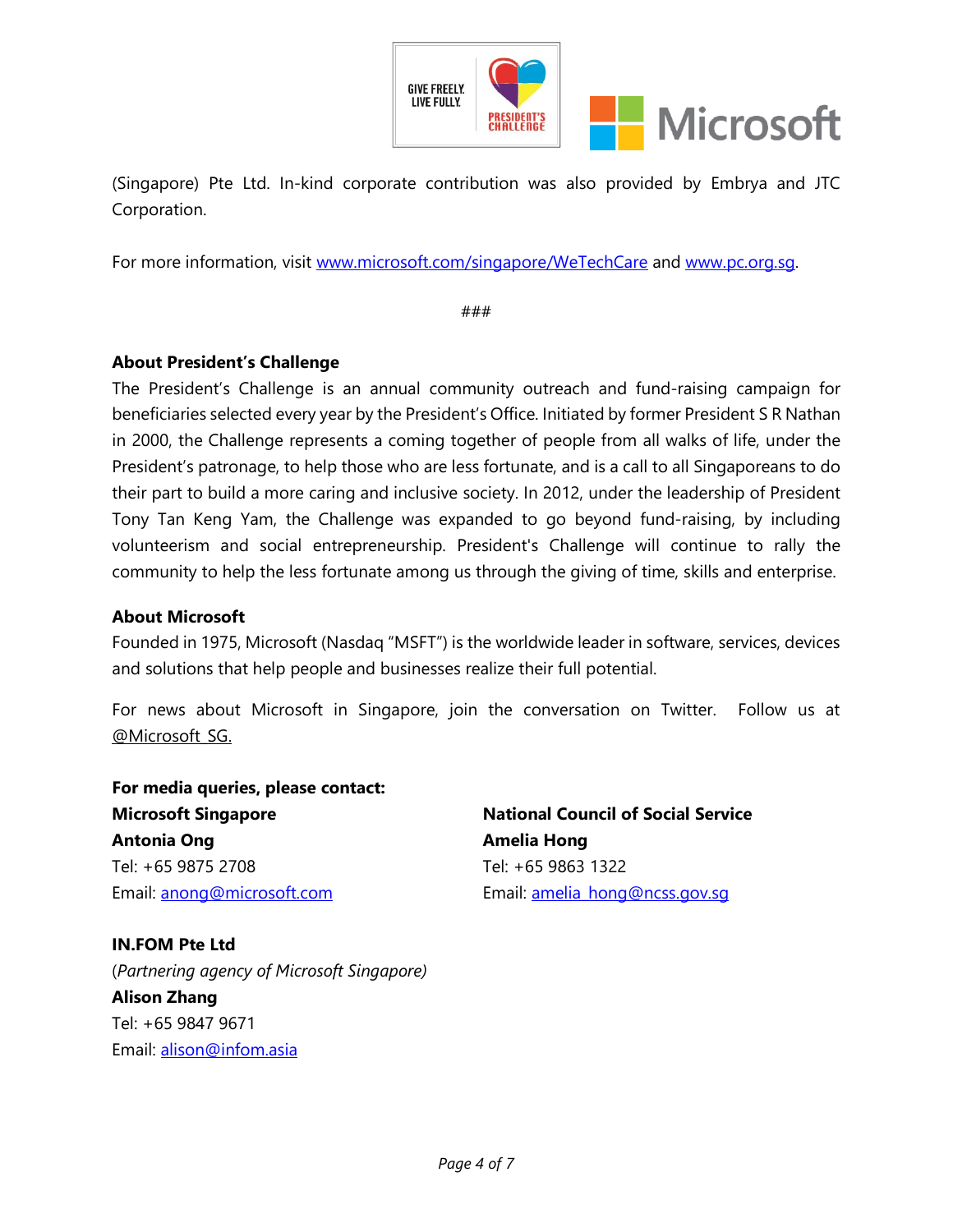

# <span id="page-4-0"></span>**ANNEX A**

# **WE TECH CARE 2016 PROGRAMME HIGHLIGHTS**

We Tech Care 2016 put together over 26 sessions and activities for members of the public, including the following:

- **IT Made Easy Sessions** to introduce people of all ages to the fundamentals of computing and equip them with IT tips and tricks.
- **Play It Safe Talks and Conferences** to help people take students, parents and working professionals take charge of their digital life, safeguard and protect your reputation online.
- **WeSpeakCode Workshops** to equip children, teenagers and tertiary students with the tools and knowledge to develop ideas with technology, and to use their newfound coding skills to build and bring ideas to life.
- **NGO & Assistive Technology Showcase** to enable people of all ages to meet with nonprofit organisations, discover where help is needed and take the first step towards active volunteering. The Assistive Technology Showcase by the Society for the Physically Disabled (SPD) showcases how the latest assistive technologies can make a difference and help people lead more fulfilling lives, while the Cities Unlocked Showcase by Guide Dogs Association of the Blind Singapore, Future Cities and Microsoft, features a new soundscape technology that enhances mobility for the visually-impaired and help improve their daily lives through technology.
- **Startup Discovery Tours** for students, young professionals, IT enthusiasts, aspiring innovators and the general public to meet with local startups, discover the power of technology through innovative showcases, test out the latest applications and walk away with a lesson in entrepreneurship for good.
- **Xbox Games Competitions** for people of all ages to experience the Xbox world of gaming, participate in competitions and win prizes.
- **Fringe Activities** with a range of fun and games to entertain the entire family.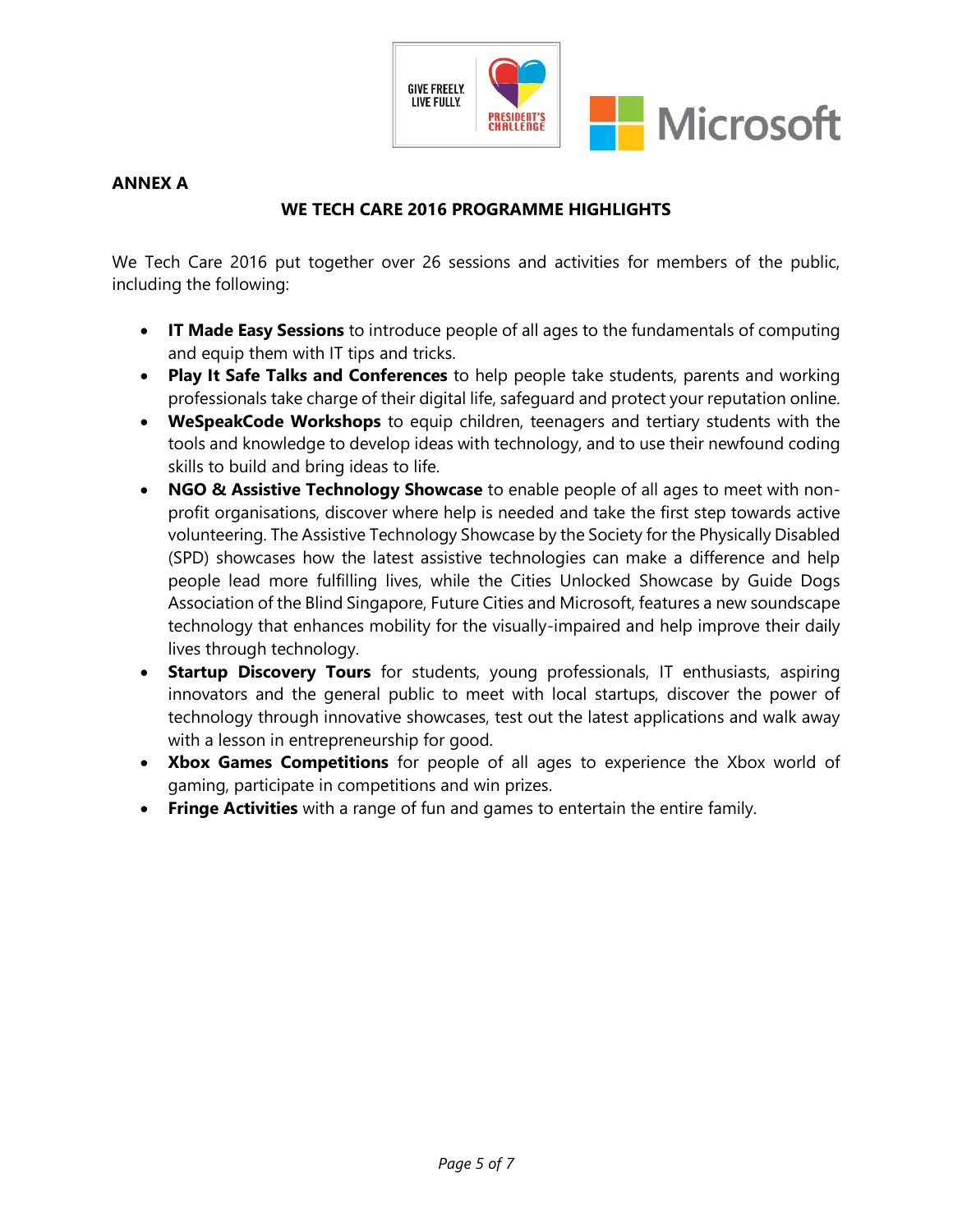

### <span id="page-5-0"></span>**ANNEX B**

### **BENEFICIARIES OF PRESIDENT'S CHALLENGE 2016**

- 1. ABLE Abilities Beyond Limitations And Expectations Limited
- 2. Alzheimer's Disease Association The Arts & Dementia Project
- 3. AMKFSC Community Services Ltd
- 4. Autism Association (Singapore)
- 5. AWWA Ltd
- 6. Babes Pregnancy Crisis Support Ltd
- 7. Beautiful Mind Charity Singapore
- 8. Bright Vision Hospital
- 9. Care Corner Teck Ghee Youth Centre
- 10. Casa Raudha Women Home
- 11. Children's Cancer Foundation
- 12. Christian Care Services (Singapore)
- 13. Christian Outreach to the Handicapped
- 14. Community Chest
- 15. Eagles Mediation & Counselling Centre
- 16. Eurasian Association, The
- 17. Family Life First
- 18. Focus on The Family Singapore Limited
- 19. Green Haven Halfway House
- 20. Guide Dogs Association of the Blind Ltd
- 21. HEB-Ashram Halfway House
- 22. Home Nursing Foundation
- 23. HOPE Worldwide (Singapore)
- 24. Kidney Dialysis Foundation Limited
- 25. KKH Health Endowment Fund
- 26. Lakeside Family Services
- 27. Lutheran Community Care Services Limited
- 28. Morning Star Community Services
- 29. Muhammadiyah Welfare Home
- 30. Muscular Dystrophy Association Singapore
- 31. National Arts Council's music mentorship programme for at-risk youth
- 32. National Kidney Foundation
- 33. New Hope Community Services
- 34. Malay Youth Literary Association (4PM)
- 35. Pertapis Halfway House
- 36. President's Challenge Silver Volunteer Fund
- 37. Rainbow Centre, Singapore